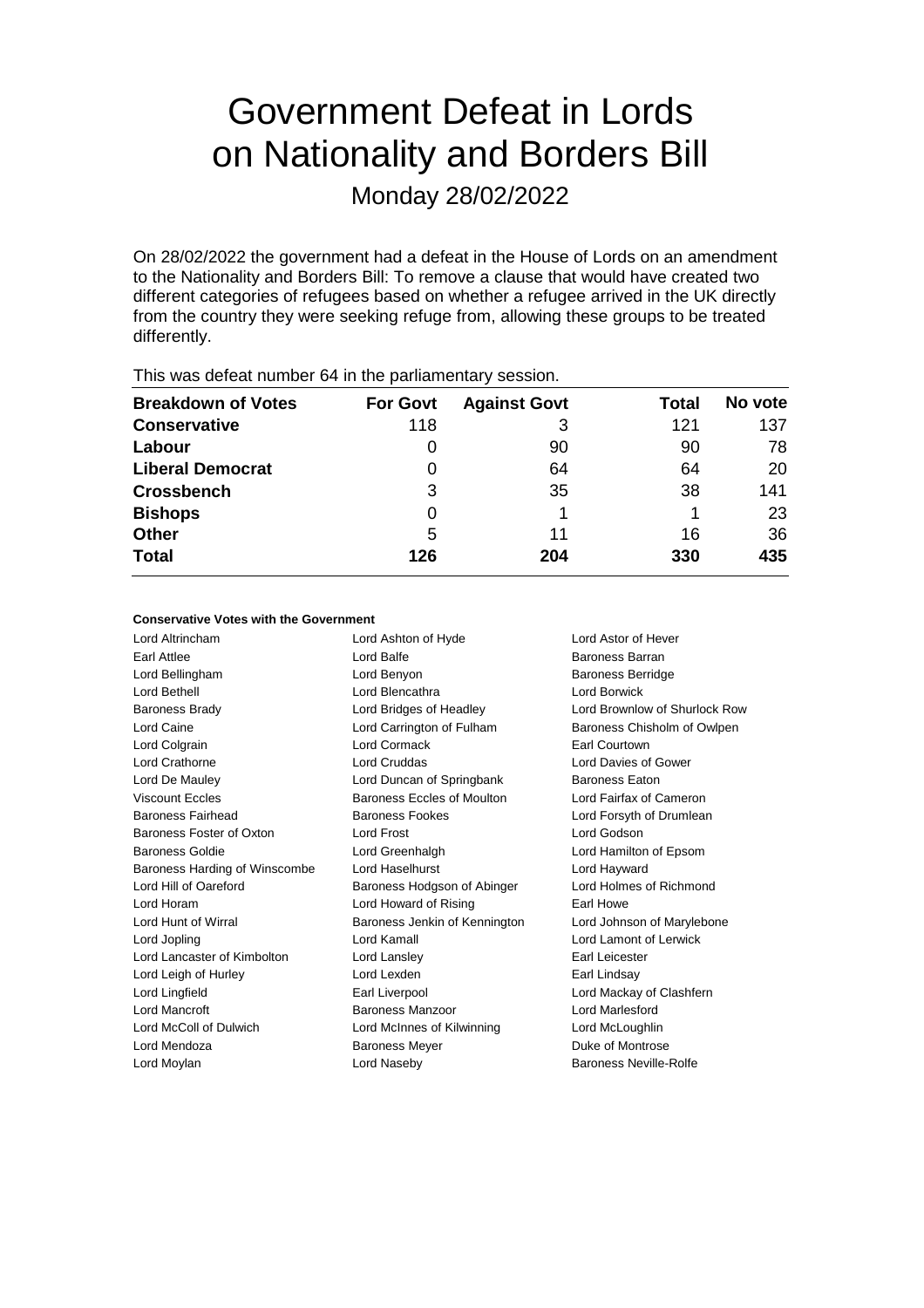| Baroness Nicholson of Winterbourne | Lord Norton of Louth         | Lord Offord of Garvel       |
|------------------------------------|------------------------------|-----------------------------|
| Lord Parkinson of Whitley Bay      | Baroness Penn                | Lord Pickles                |
| <b>Baroness Pidding</b>            | Lord Polak                   | Lord Porter of Spalding     |
| Lord Price                         | Lord Randall of Uxbridge     | <b>Baroness Rawlings</b>    |
| Lord Reay                          | Baroness Redfern             | Lord Risby                  |
| Lord Robathan                      | Baroness Sanderson of Welton | Lord Sarfraz                |
| Lord Sassoon                       | <b>Baroness Sater</b>        | Baroness Scott of Bybrook   |
| Baroness Seccombe                  | Lord Selkirk of Douglas      | Lord Sharpe of Epsom        |
| Lord Sheikh                        | Lord Shinkwin                | Lord Smith of Hindhead      |
| Baroness Stedman-Scott             | Lord Stewart of Dirleton     | Baroness Stowell of Beeston |
| Lord Strathcarron                  | Lord Taylor of Holbeach      | Viscount Trenchard          |
| Lord True                          | Lord Udny-Lister             | Baroness Vere of Norbiton   |
| Lord Wei                           | Lord Wharton of Yarm         | Lord Willetts               |
| Baroness Williams of Trafford      | Lord Wolfson of Tredegar     | Lord Young of Cookham       |
| Viscount Younger of Leckie         |                              |                             |

#### **Conservative Votes against the Government**

Lord Flight **Lord Lucas** Lord Lucas **Baroness Warsi** 

## **Labour Votes with the Government**

**Labour Votes against the Government** Baroness Adams of Craigielea Lord Adonis Lord Alli Baroness Amos Lord Anderson of Swansea Lord Bassam of Brighton Lord Berkeley **Baroness Blake of Leeds** Baroness Blower Lord Blunkett **Lord Bradley** Lord Bradley **Lord Bragg** Lord Browne of Ladyton Baroness Bryan of Partick Lord Campbell-Savours Lord Carter of Coles **Lord Cashman Lord Cashman** Baroness Chakrabarti Viscount Chandos **Baroness Chapman of Darlington** Lord Clark of Windermere Lord Coaker Baroness Cohen of Pimlico Lord Collins of Highbury Lord Davidson of Glen Clova Lord Davies of Brixton Baroness Drake Lord Dubs Lord Elder Lord Falconer of Thoroton Lord Foulkes of Cumnock Baroness Gale Cumnock Baroness Gale Baroness Golding **Lord Griffiths of Burry Port** Lord Hain Viscount Hanworth **Lord Harris of Haringey** Baroness Hayman of Ullock Baroness Hayter of Kentish Town Baroness Healy of Primrose Hill Lord Hendy Baroness Henig **Lord Howarth of Newport** Lord Hunt of Kings Heath Baroness Jones of Whitchurch Baroness Kennedy of The Shaws Lord Kennedy of Southwark Lord Khan of Burnley **Lord Knight of Weymouth** Baroness Lawrence of Clarendon<br>
Lord Lord Lord Lord Lennie **Lord Lord Lord Lord Lord Liddle** Lord Layard **Lord Lennie** Baroness Lister of Burtersett Baroness Mallalieu Lord Maxton Lord McAvoy Baroness McIntosh of Hudnall Lord McNicol of West Kilbride Baroness Merron **Baroness Morris of Yardley** Lord Murphy of Torfaen Baroness Osamor **Example 2** Lord Pendry **Baroness Ramsay of Cartvale** Baroness Ritchie of Downpatrick Lord Robertson of Port Ellen Lord Rooker Lord Rosser Baroness Royall of Blaisdon Baroness Sherlock Lord Sikka Baroness Smith of Basildon Viscount Stansgate Baroness Taylor of Bolton Baroness Thornton Lord Tomlinson Lord Touhig **Lord Triesman** Lord Triesman **Lord Tunnicliffe** Baroness Warwick of Undercliffe Lord Watson of Invergowrie Lord Watts Baroness Whitaker **Lord Whitty Lord Whitty** Baroness Wilcox of Newport Lord Wood of Anfield **Baroness Young of Old Scone** Lord Young of Norwood Green

**Liberal Democrat Votes with the Government**